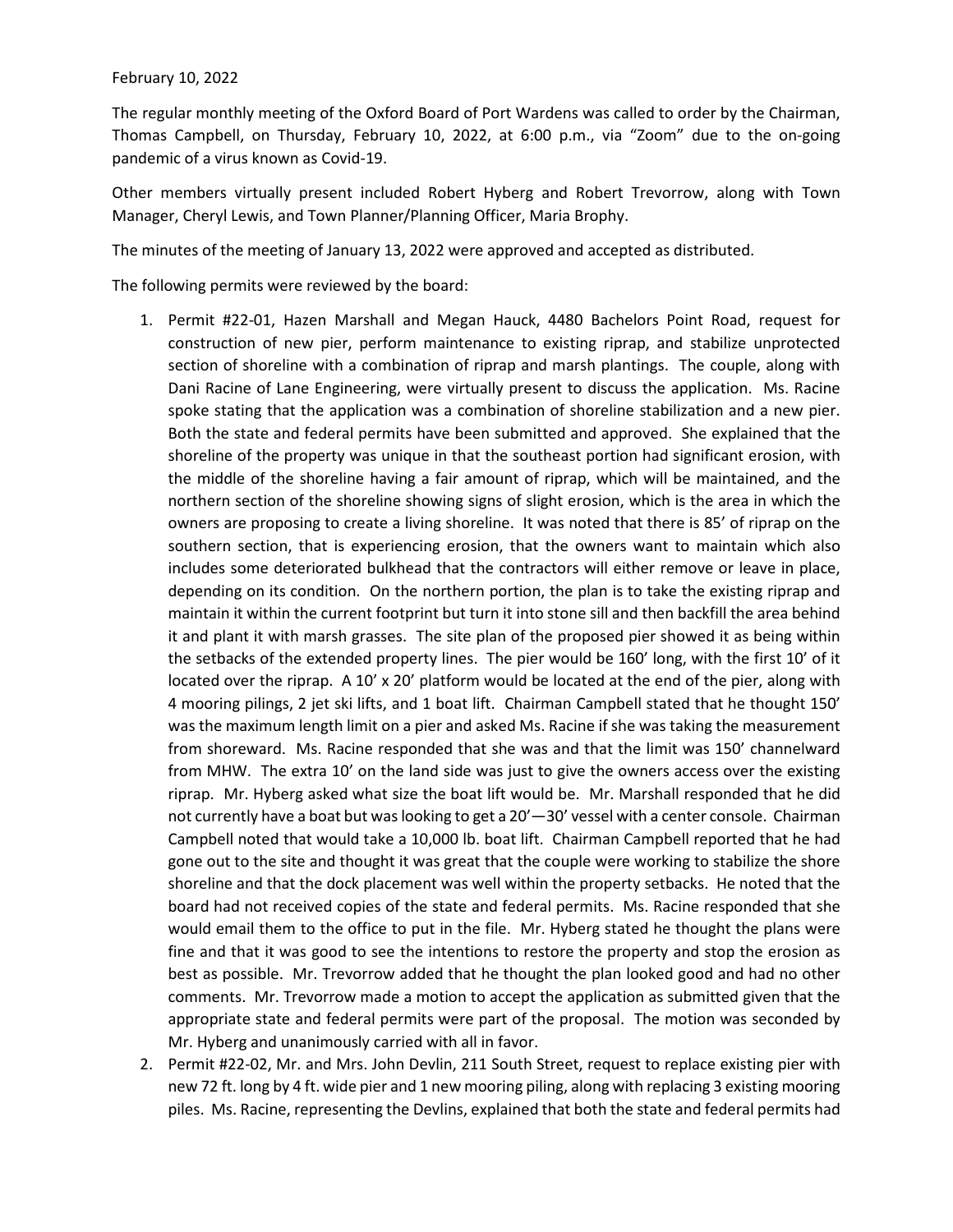been approved for this project. A site plan of the property lines extended was presented indicating that 3 of the existing mooring piles were within the 5' setback. A letter of No Objection from the adjacent neighbor at 213 South Street was provided indicating that he had no objection to a reduction in the 5' setback for the newly proposed mooring pile as depicted on the Pier Replacement Permit Drawings dated 8/4/21. Ms. Racine pointed out that one existing mooring piling will be removed to allow for the pier extension, resulting in a new 72' long by 4' wide pier. The new mooring piling will be in line with the others. Chairman Campbell stated that the approved copies of the state and federal permits were included in the permit folder, both dated November 24, 2021 along with the letter of No Objection from Bernhard Witter at 213 South Street, and a letter of support from neighbor Patricia Ingram at 203 South Street. Mr. Hyberg spoke stating that he had visited the site and that though the area was tight, the application itself was straight forward and that he had no objection to the request. Mr. Trevorrow added that he too had no objections and that it was good that a letter of No Objection had been received from the southerly neighbor. Chairman Campbell added that though the area was "close", there was no problem with navigation and that the request was behind the harbor line. Mr. Hyberg made a motion that the board approve the application as submitted along the MDE and Army Corps of Engineers documentation in support of the permit. The motion was seconded by Mr. Trevorrow and unanimously carried with all in favor.

3. Permit #22-03, Robert Fay, 305 Market Street, replace existing pier with 4 lengthened finger piers and 8 mooring piles along with proposal to amend harbor line to eliminate non-conformities on subject property and adjacent properties. Mr. Fay and Dani Racine, from Lane Engineering, were virtually present to discuss the application. Chairman Campbell gave a brief background of the application explaining that the board had met with Mr. Fay at their last meeting in a consultation form to discuss the potential for adjusting the harbor line in this area and all agreed at that time that this would be a good thing to accomplish. Comments were given to Mr. Fay at that time concerning the possible relocation of a piling that was in the setbacks to the south, along with concerns regarding an existing floating dock located inside of the main pier, and review of an adjustment to the harbor line. He added that as a board, the Port Wardens needed to determine if the arrangement provided by Mr. Fay was acceptable and decide if the board could give a favorable recommendation to the Commissioners to make a map adjustment to adjust the harbor line. He then opened up the floor for comments. Mr. Hyberg noted that though this was an application there were no actual engineered drawings included with the permit application itself. Chairman Campbell explained that the board could not approve the dock request at this time and that the main objective was for the applicant to have a plan to support his request to move the harbor line. A plan has been presented showing what exists now and what is being requested. When the Commissioners review this, they will be able to see why the request is being made. Chairman Campbell stated that he felt that dock proposal was a good one and that the applicant had solved the one setback problem he had been concerned about, along with proposing to move the floating dock and tidying things up a bit. He reiterated that Mr. Fay was looking to the Port Wardens, based on the plan he had submitted, to make a potentially favorable recommendation to the Commissioners of Oxford, who, in turn, will review the request and put together a draft ordinance. Town Manager Cheryl Lewis spoke that this was correct but that it would be a process that would take a minimum of 30 days. Chairman Campbell asked if the Port Wardens should consider trying to solve the problem of the harbor line within the entire area of the cove, in which Mr. Fay's property is located, at the same time they are handling Mr. Fay's request. Manager Lewis responded that it was not up to the applicant to solve the other problems within the cove.